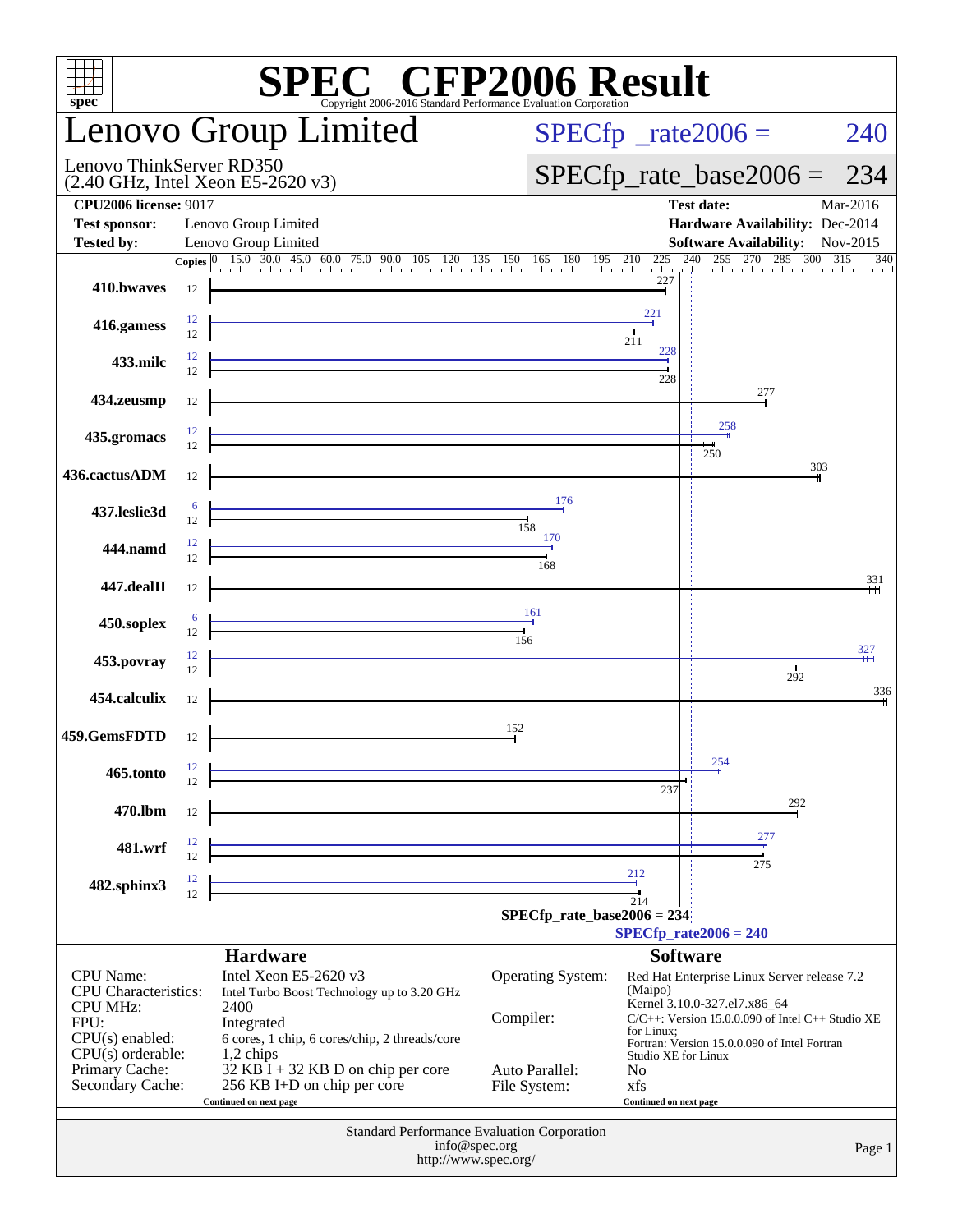

## Lenovo Group Limited

#### (2.40 GHz, Intel Xeon E5-2620 v3) Lenovo ThinkServer RD350

 $SPECTp_rate2006 = 240$ 

#### [SPECfp\\_rate\\_base2006 =](http://www.spec.org/auto/cpu2006/Docs/result-fields.html#SPECfpratebase2006) 234

| <b>CPU2006 license: 9017</b>                                               |                                                                                                                                         | Mar-2016<br><b>Test date:</b>                                                      |                                                                  |
|----------------------------------------------------------------------------|-----------------------------------------------------------------------------------------------------------------------------------------|------------------------------------------------------------------------------------|------------------------------------------------------------------|
| <b>Test sponsor:</b>                                                       | Lenovo Group Limited                                                                                                                    |                                                                                    | <b>Hardware Availability: Dec-2014</b>                           |
| <b>Tested by:</b>                                                          | Lenovo Group Limited                                                                                                                    |                                                                                    | <b>Software Availability:</b><br>Nov-2015                        |
| L3 Cache:<br>Other Cache:<br>Memory:<br>Disk Subsystem:<br>Other Hardware: | 15 MB I+D on chip per chip<br><b>None</b><br>128 GB (8 x 16 GB 2Rx4 PC4-2133P-R, running at<br>1866 MHz)<br>1 x 800 GB SATA SSD<br>None | <b>System State:</b><br><b>Base Pointers:</b><br>Peak Pointers:<br>Other Software: | Run level 3 (multi-user)<br>$32/64$ -bit<br>$32/64$ -bit<br>None |

#### **[Results Table](http://www.spec.org/auto/cpu2006/Docs/result-fields.html#ResultsTable) [Benchmark](http://www.spec.org/auto/cpu2006/Docs/result-fields.html#Benchmark) [Copies](http://www.spec.org/auto/cpu2006/Docs/result-fields.html#Copies) [Seconds](http://www.spec.org/auto/cpu2006/Docs/result-fields.html#Seconds) [Ratio](http://www.spec.org/auto/cpu2006/Docs/result-fields.html#Ratio) [Seconds](http://www.spec.org/auto/cpu2006/Docs/result-fields.html#Seconds) [Ratio](http://www.spec.org/auto/cpu2006/Docs/result-fields.html#Ratio) [Seconds](http://www.spec.org/auto/cpu2006/Docs/result-fields.html#Seconds) [Ratio](http://www.spec.org/auto/cpu2006/Docs/result-fields.html#Ratio) Base [Copies](http://www.spec.org/auto/cpu2006/Docs/result-fields.html#Copies) [Seconds](http://www.spec.org/auto/cpu2006/Docs/result-fields.html#Seconds) [Ratio](http://www.spec.org/auto/cpu2006/Docs/result-fields.html#Ratio) [Seconds](http://www.spec.org/auto/cpu2006/Docs/result-fields.html#Seconds) [Ratio](http://www.spec.org/auto/cpu2006/Docs/result-fields.html#Ratio) [Seconds](http://www.spec.org/auto/cpu2006/Docs/result-fields.html#Seconds) [Ratio](http://www.spec.org/auto/cpu2006/Docs/result-fields.html#Ratio) Peak** [410.bwaves](http://www.spec.org/auto/cpu2006/Docs/410.bwaves.html) 12 **[719](http://www.spec.org/auto/cpu2006/Docs/result-fields.html#Median) [227](http://www.spec.org/auto/cpu2006/Docs/result-fields.html#Median)** 718 227 719 227 12 **[719](http://www.spec.org/auto/cpu2006/Docs/result-fields.html#Median) [227](http://www.spec.org/auto/cpu2006/Docs/result-fields.html#Median)** 718 227 719 227 [416.gamess](http://www.spec.org/auto/cpu2006/Docs/416.gamess.html) 12 **[1115](http://www.spec.org/auto/cpu2006/Docs/result-fields.html#Median) [211](http://www.spec.org/auto/cpu2006/Docs/result-fields.html#Median)** 1116 211 1112 211 12 1064 221 **[1065](http://www.spec.org/auto/cpu2006/Docs/result-fields.html#Median) [221](http://www.spec.org/auto/cpu2006/Docs/result-fields.html#Median)** 1067 220 [433.milc](http://www.spec.org/auto/cpu2006/Docs/433.milc.html) 12 483 228 **[483](http://www.spec.org/auto/cpu2006/Docs/result-fields.html#Median) [228](http://www.spec.org/auto/cpu2006/Docs/result-fields.html#Median)** 484 228 12 483 228 484 228 **[483](http://www.spec.org/auto/cpu2006/Docs/result-fields.html#Median) [228](http://www.spec.org/auto/cpu2006/Docs/result-fields.html#Median)** [434.zeusmp](http://www.spec.org/auto/cpu2006/Docs/434.zeusmp.html) 12 395 277 **[394](http://www.spec.org/auto/cpu2006/Docs/result-fields.html#Median) [277](http://www.spec.org/auto/cpu2006/Docs/result-fields.html#Median)** 394 277 12 395 277 **[394](http://www.spec.org/auto/cpu2006/Docs/result-fields.html#Median) [277](http://www.spec.org/auto/cpu2006/Docs/result-fields.html#Median)** 394 277 [435.gromacs](http://www.spec.org/auto/cpu2006/Docs/435.gromacs.html) 12 348 246 **[343](http://www.spec.org/auto/cpu2006/Docs/result-fields.html#Median) [250](http://www.spec.org/auto/cpu2006/Docs/result-fields.html#Median)** 341 251 12 337 254 **[332](http://www.spec.org/auto/cpu2006/Docs/result-fields.html#Median) [258](http://www.spec.org/auto/cpu2006/Docs/result-fields.html#Median)** 332 258 [436.cactusADM](http://www.spec.org/auto/cpu2006/Docs/436.cactusADM.html) 12 474 303 **[473](http://www.spec.org/auto/cpu2006/Docs/result-fields.html#Median) [303](http://www.spec.org/auto/cpu2006/Docs/result-fields.html#Median)** 472 304 12 474 303 **[473](http://www.spec.org/auto/cpu2006/Docs/result-fields.html#Median) [303](http://www.spec.org/auto/cpu2006/Docs/result-fields.html#Median)** 472 304 [437.leslie3d](http://www.spec.org/auto/cpu2006/Docs/437.leslie3d.html) 12 716 158 **[715](http://www.spec.org/auto/cpu2006/Docs/result-fields.html#Median) [158](http://www.spec.org/auto/cpu2006/Docs/result-fields.html#Median)** 714 158 6 **[320](http://www.spec.org/auto/cpu2006/Docs/result-fields.html#Median) [176](http://www.spec.org/auto/cpu2006/Docs/result-fields.html#Median)** 321 176 320 176 [444.namd](http://www.spec.org/auto/cpu2006/Docs/444.namd.html) 12 **[574](http://www.spec.org/auto/cpu2006/Docs/result-fields.html#Median) [168](http://www.spec.org/auto/cpu2006/Docs/result-fields.html#Median)** 576 167 574 168 12 565 170 566 170 **[566](http://www.spec.org/auto/cpu2006/Docs/result-fields.html#Median) [170](http://www.spec.org/auto/cpu2006/Docs/result-fields.html#Median)** [447.dealII](http://www.spec.org/auto/cpu2006/Docs/447.dealII.html) 12 412 333 418 328 **[414](http://www.spec.org/auto/cpu2006/Docs/result-fields.html#Median) [331](http://www.spec.org/auto/cpu2006/Docs/result-fields.html#Median)** 12 412 333 418 328 **[414](http://www.spec.org/auto/cpu2006/Docs/result-fields.html#Median) [331](http://www.spec.org/auto/cpu2006/Docs/result-fields.html#Median)** [450.soplex](http://www.spec.org/auto/cpu2006/Docs/450.soplex.html) 12 640 156 641 156 **[641](http://www.spec.org/auto/cpu2006/Docs/result-fields.html#Median) [156](http://www.spec.org/auto/cpu2006/Docs/result-fields.html#Median)** 6 311 161 312 161 **[311](http://www.spec.org/auto/cpu2006/Docs/result-fields.html#Median) [161](http://www.spec.org/auto/cpu2006/Docs/result-fields.html#Median)** [453.povray](http://www.spec.org/auto/cpu2006/Docs/453.povray.html) 12 219 291 219 292 **[219](http://www.spec.org/auto/cpu2006/Docs/result-fields.html#Median) [292](http://www.spec.org/auto/cpu2006/Docs/result-fields.html#Median)** 12 **[195](http://www.spec.org/auto/cpu2006/Docs/result-fields.html#Median) [327](http://www.spec.org/auto/cpu2006/Docs/result-fields.html#Median)** 196 326 193 330 [454.calculix](http://www.spec.org/auto/cpu2006/Docs/454.calculix.html) 12 294 337 **[295](http://www.spec.org/auto/cpu2006/Docs/result-fields.html#Median) [336](http://www.spec.org/auto/cpu2006/Docs/result-fields.html#Median)** 296 335 12 294 337 **[295](http://www.spec.org/auto/cpu2006/Docs/result-fields.html#Median) [336](http://www.spec.org/auto/cpu2006/Docs/result-fields.html#Median)** 296 335 [459.GemsFDTD](http://www.spec.org/auto/cpu2006/Docs/459.GemsFDTD.html) 12 840 152 **[839](http://www.spec.org/auto/cpu2006/Docs/result-fields.html#Median) [152](http://www.spec.org/auto/cpu2006/Docs/result-fields.html#Median)** 838 152 12 840 152 **[839](http://www.spec.org/auto/cpu2006/Docs/result-fields.html#Median) [152](http://www.spec.org/auto/cpu2006/Docs/result-fields.html#Median)** 838 152 [465.tonto](http://www.spec.org/auto/cpu2006/Docs/465.tonto.html) 12 499 236 **[499](http://www.spec.org/auto/cpu2006/Docs/result-fields.html#Median) [237](http://www.spec.org/auto/cpu2006/Docs/result-fields.html#Median)** 498 237 12 466 253 464 254 **[464](http://www.spec.org/auto/cpu2006/Docs/result-fields.html#Median) [254](http://www.spec.org/auto/cpu2006/Docs/result-fields.html#Median)** [470.lbm](http://www.spec.org/auto/cpu2006/Docs/470.lbm.html) 12 564 292 564 292 **[564](http://www.spec.org/auto/cpu2006/Docs/result-fields.html#Median) [292](http://www.spec.org/auto/cpu2006/Docs/result-fields.html#Median)** 12 564 292 564 292 **[564](http://www.spec.org/auto/cpu2006/Docs/result-fields.html#Median) [292](http://www.spec.org/auto/cpu2006/Docs/result-fields.html#Median)** [481.wrf](http://www.spec.org/auto/cpu2006/Docs/481.wrf.html) 12 **[487](http://www.spec.org/auto/cpu2006/Docs/result-fields.html#Median) [275](http://www.spec.org/auto/cpu2006/Docs/result-fields.html#Median)** 487 275 487 275 12 484 277 486 276 **[484](http://www.spec.org/auto/cpu2006/Docs/result-fields.html#Median) [277](http://www.spec.org/auto/cpu2006/Docs/result-fields.html#Median)** [482.sphinx3](http://www.spec.org/auto/cpu2006/Docs/482.sphinx3.html) 12 1096 213 **[1094](http://www.spec.org/auto/cpu2006/Docs/result-fields.html#Median) [214](http://www.spec.org/auto/cpu2006/Docs/result-fields.html#Median)** 1092 214 12 **[1102](http://www.spec.org/auto/cpu2006/Docs/result-fields.html#Median) [212](http://www.spec.org/auto/cpu2006/Docs/result-fields.html#Median)** 1102 212 1102 212

Results appear in the [order in which they were run.](http://www.spec.org/auto/cpu2006/Docs/result-fields.html#RunOrder) Bold underlined text [indicates a median measurement.](http://www.spec.org/auto/cpu2006/Docs/result-fields.html#Median)

#### **[Submit Notes](http://www.spec.org/auto/cpu2006/Docs/result-fields.html#SubmitNotes)**

 The taskset mechanism was used to bind copies to processors. The config file option 'submit' was used to generate taskset commands to bind each copy to a specific processor. For details, please see the config file.

#### **[Operating System Notes](http://www.spec.org/auto/cpu2006/Docs/result-fields.html#OperatingSystemNotes)**

Stack size set to unlimited using "ulimit -s unlimited"

#### **[Platform Notes](http://www.spec.org/auto/cpu2006/Docs/result-fields.html#PlatformNotes)**

BIOS Configuration: Cluster On Die set to Enabled Early Snoop set to Disabled Continued on next page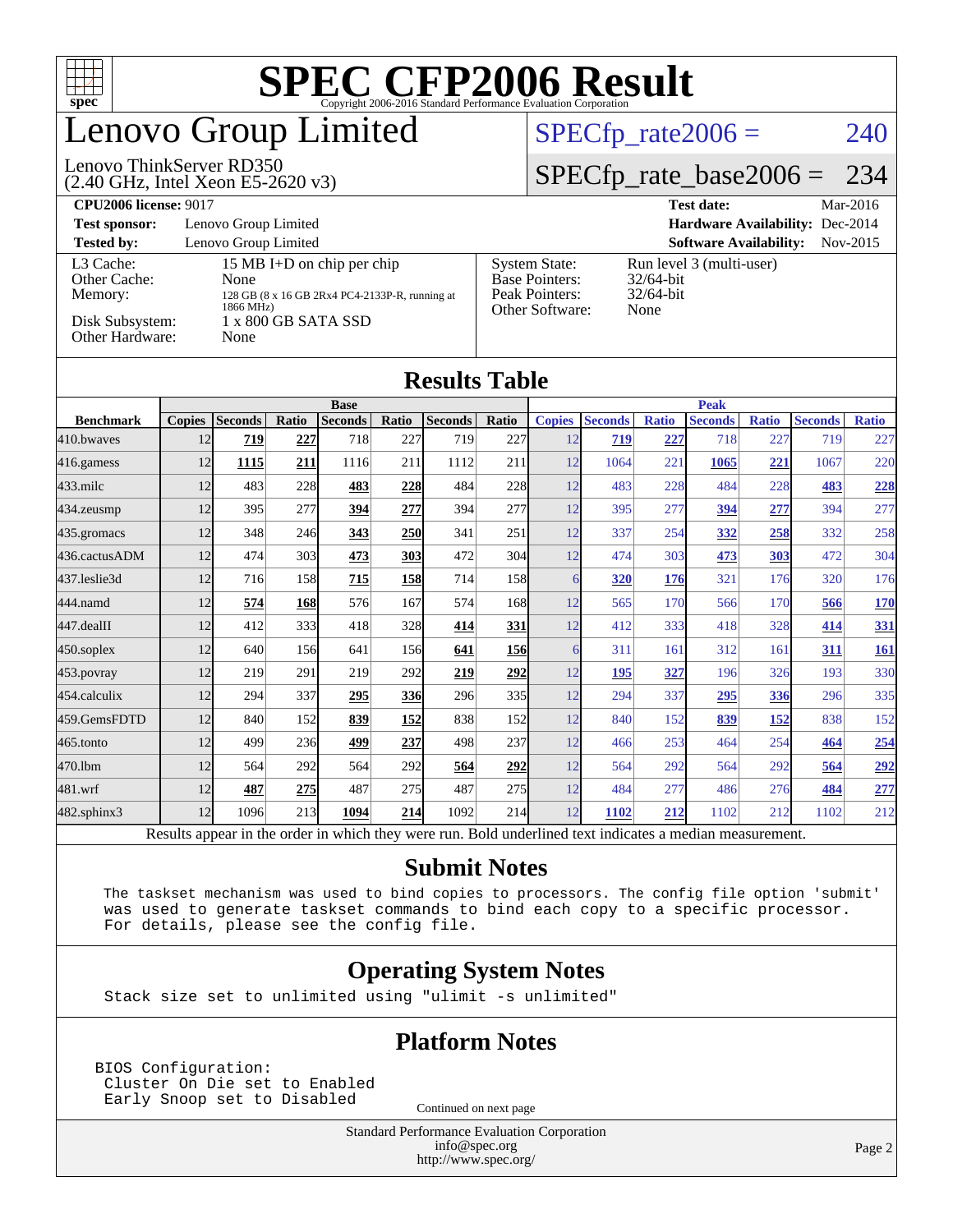

Lenovo Group Limited

 $SPECfp_rate2006 = 240$  $SPECfp_rate2006 = 240$ 

(2.40 GHz, Intel Xeon E5-2620 v3) Lenovo ThinkServer RD350

[SPECfp\\_rate\\_base2006 =](http://www.spec.org/auto/cpu2006/Docs/result-fields.html#SPECfpratebase2006) 234

**[Test sponsor:](http://www.spec.org/auto/cpu2006/Docs/result-fields.html#Testsponsor)** Lenovo Group Limited **[Hardware Availability:](http://www.spec.org/auto/cpu2006/Docs/result-fields.html#HardwareAvailability)** Dec-2014

**[CPU2006 license:](http://www.spec.org/auto/cpu2006/Docs/result-fields.html#CPU2006license)** 9017 **[Test date:](http://www.spec.org/auto/cpu2006/Docs/result-fields.html#Testdate)** Mar-2016 **[Tested by:](http://www.spec.org/auto/cpu2006/Docs/result-fields.html#Testedby)** Lenovo Group Limited **[Software Availability:](http://www.spec.org/auto/cpu2006/Docs/result-fields.html#SoftwareAvailability)** Nov-2015

#### **[Platform Notes \(Continued\)](http://www.spec.org/auto/cpu2006/Docs/result-fields.html#PlatformNotes)**

Standard Performance Evaluation Corporation [info@spec.org](mailto:info@spec.org) <http://www.spec.org/> Performance Profile set to Custom C1E Support set to Disabled Core C3 set to Disabled Core C6 set to Disabled Thermal Profile set to High Fan Speed Memory Power Savings set to Disabled Sysinfo program /home/cpu2006-ic15/config/sysinfo.rev6914 \$Rev: 6914 \$ \$Date:: 2014-06-25 #\$ e3fbb8667b5a285932ceab81e28219e1 running on localhost.localdomain Fri Mar 4 07:02:49 2016 This section contains SUT (System Under Test) info as seen by some common utilities. To remove or add to this section, see: <http://www.spec.org/cpu2006/Docs/config.html#sysinfo> From /proc/cpuinfo model name : Intel(R) Xeon(R) CPU E5-2620 v3 @ 2.40GHz 1 "physical id"s (chips) 12 "processors" cores, siblings (Caution: counting these is hw and system dependent. The following excerpts from /proc/cpuinfo might not be reliable. Use with caution.) cpu cores : 6 siblings : 12 physical 0: cores 0 1 2 3 4 5 cache size : 15360 KB From /proc/meminfo MemTotal: 131919248 kB HugePages\_Total: 0 Hugepagesize: 2048 kB From /etc/\*release\* /etc/\*version\* os-release: NAME="Red Hat Enterprise Linux Server" VERSION="7.2 (Maipo)" ID="rhel" ID\_LIKE="fedora" VERSION\_ID="7.2" PRETTY\_NAME="Red Hat Enterprise Linux Server 7.2 (Maipo)" ANSI\_COLOR="0;31" CPE\_NAME="cpe:/o:redhat:enterprise\_linux:7.2:GA:server" redhat-release: Red Hat Enterprise Linux Server release 7.2 (Maipo) system-release: Red Hat Enterprise Linux Server release 7.2 (Maipo) system-release-cpe: cpe:/o:redhat:enterprise\_linux:7.2:ga:server uname -a: Linux localhost.localdomain 3.10.0-327.el7.x86\_64 #1 SMP Thu Oct 29 17:29:29 EDT 2015 x86\_64 x86\_64 x86\_64 GNU/Linux run-level 3 Mar 3 19:32 SPEC is set to: /home/cpu2006-ic15 Continued on next page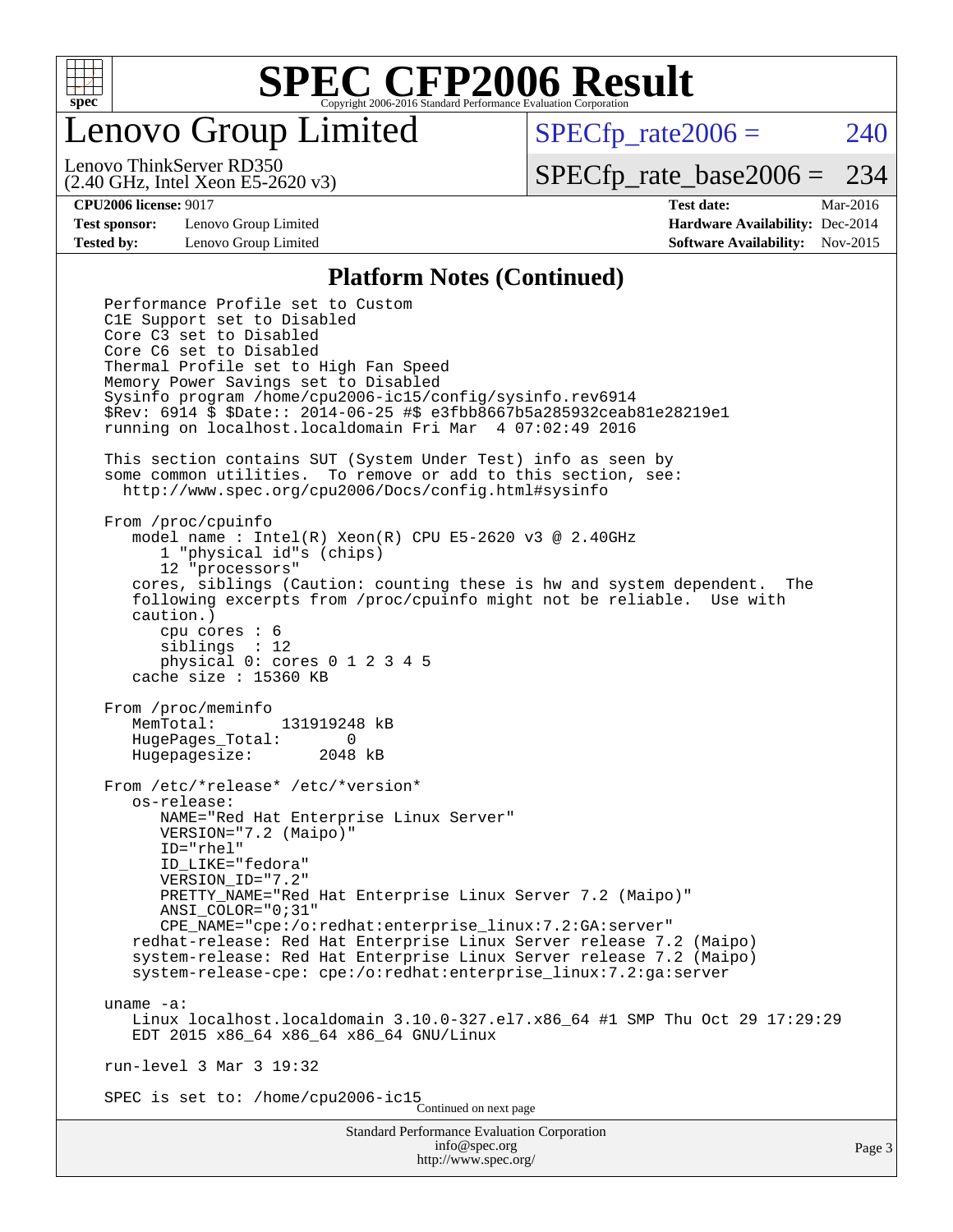

enovo Group Limited

 $SPECTp_rate2006 = 240$ 

(2.40 GHz, Intel Xeon E5-2620 v3) Lenovo ThinkServer RD350

[SPECfp\\_rate\\_base2006 =](http://www.spec.org/auto/cpu2006/Docs/result-fields.html#SPECfpratebase2006) 234

**[Test sponsor:](http://www.spec.org/auto/cpu2006/Docs/result-fields.html#Testsponsor)** Lenovo Group Limited **[Hardware Availability:](http://www.spec.org/auto/cpu2006/Docs/result-fields.html#HardwareAvailability)** Dec-2014

**[CPU2006 license:](http://www.spec.org/auto/cpu2006/Docs/result-fields.html#CPU2006license)** 9017 **[Test date:](http://www.spec.org/auto/cpu2006/Docs/result-fields.html#Testdate)** Mar-2016 **[Tested by:](http://www.spec.org/auto/cpu2006/Docs/result-fields.html#Testedby)** Lenovo Group Limited **[Software Availability:](http://www.spec.org/auto/cpu2006/Docs/result-fields.html#SoftwareAvailability)** Nov-2015

#### **[Platform Notes \(Continued\)](http://www.spec.org/auto/cpu2006/Docs/result-fields.html#PlatformNotes)**

Filesystem Type Size Used Avail Use% Mounted on<br>
/dev/mapper/rhel-home xfs 411G 17G 395G 4% /home  $/$ dev/mapper/rhel-home  $xf s$ Additional information from dmidecode:

 Warning: Use caution when you interpret this section. The 'dmidecode' program reads system data which is "intended to allow hardware to be accurately determined", but the intent may not be met, as there are frequent changes to hardware, firmware, and the "DMTF SMBIOS" standard.

 BIOS LENOVO VB3TS155 01/13/2016 Memory: 8x Micron 36ASF2G72PZ-2G1A2 16 GB 2 rank 2133 MHz, configured at 1866 MHz 8x NO DIMM NO DIMM

(End of data from sysinfo program)

#### **[General Notes](http://www.spec.org/auto/cpu2006/Docs/result-fields.html#GeneralNotes)**

Environment variables set by runspec before the start of the run: LD\_LIBRARY\_PATH = "/home/cpu2006-ic15/libs/32:/home/cpu2006-ic15/libs/64:/home/cpu2006-ic15/sh"

 Binaries compiled on a system with 1x Core i5-4670K CPU + 16GB memory using RedHat EL 7.0 Transparent Huge Pages enabled with: echo always > /sys/kernel/mm/transparent\_hugepage/enabled

#### **[Base Compiler Invocation](http://www.spec.org/auto/cpu2006/Docs/result-fields.html#BaseCompilerInvocation)**

[C benchmarks](http://www.spec.org/auto/cpu2006/Docs/result-fields.html#Cbenchmarks):  $\text{icc}$   $-\text{m64}$ 

[C++ benchmarks:](http://www.spec.org/auto/cpu2006/Docs/result-fields.html#CXXbenchmarks) [icpc -m64](http://www.spec.org/cpu2006/results/res2016q1/cpu2006-20160307-39065.flags.html#user_CXXbase_intel_icpc_64bit_bedb90c1146cab66620883ef4f41a67e)

[Fortran benchmarks](http://www.spec.org/auto/cpu2006/Docs/result-fields.html#Fortranbenchmarks): [ifort -m64](http://www.spec.org/cpu2006/results/res2016q1/cpu2006-20160307-39065.flags.html#user_FCbase_intel_ifort_64bit_ee9d0fb25645d0210d97eb0527dcc06e)

[Benchmarks using both Fortran and C](http://www.spec.org/auto/cpu2006/Docs/result-fields.html#BenchmarksusingbothFortranandC): [icc -m64](http://www.spec.org/cpu2006/results/res2016q1/cpu2006-20160307-39065.flags.html#user_CC_FCbase_intel_icc_64bit_0b7121f5ab7cfabee23d88897260401c) [ifort -m64](http://www.spec.org/cpu2006/results/res2016q1/cpu2006-20160307-39065.flags.html#user_CC_FCbase_intel_ifort_64bit_ee9d0fb25645d0210d97eb0527dcc06e)

### **[Base Portability Flags](http://www.spec.org/auto/cpu2006/Docs/result-fields.html#BasePortabilityFlags)**

 410.bwaves: [-DSPEC\\_CPU\\_LP64](http://www.spec.org/cpu2006/results/res2016q1/cpu2006-20160307-39065.flags.html#suite_basePORTABILITY410_bwaves_DSPEC_CPU_LP64) 416.gamess: [-DSPEC\\_CPU\\_LP64](http://www.spec.org/cpu2006/results/res2016q1/cpu2006-20160307-39065.flags.html#suite_basePORTABILITY416_gamess_DSPEC_CPU_LP64) 433.milc: [-DSPEC\\_CPU\\_LP64](http://www.spec.org/cpu2006/results/res2016q1/cpu2006-20160307-39065.flags.html#suite_basePORTABILITY433_milc_DSPEC_CPU_LP64) 434.zeusmp: [-DSPEC\\_CPU\\_LP64](http://www.spec.org/cpu2006/results/res2016q1/cpu2006-20160307-39065.flags.html#suite_basePORTABILITY434_zeusmp_DSPEC_CPU_LP64)

Continued on next page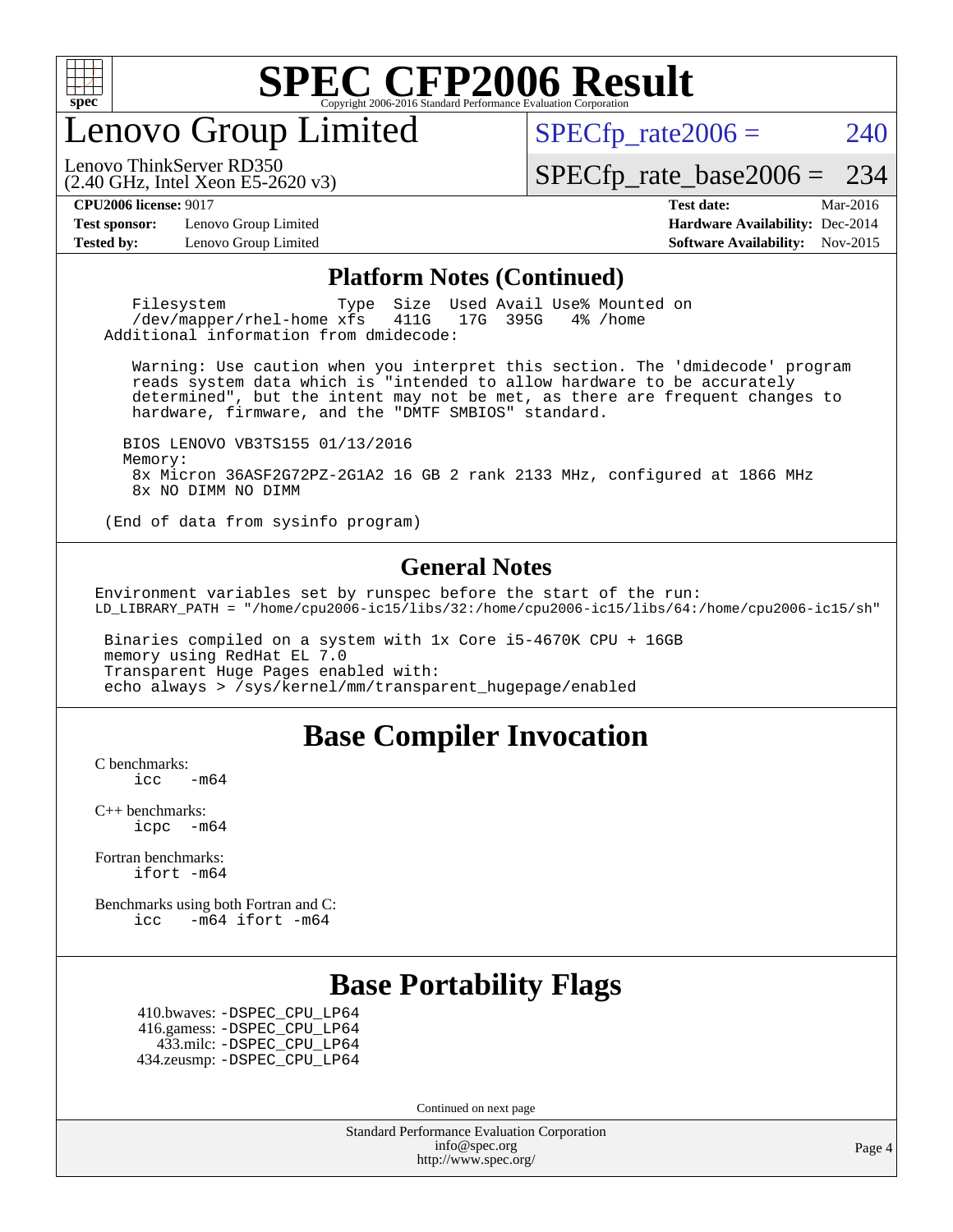

Lenovo Group Limited

 $SPECTp_rate2006 = 240$ 

(2.40 GHz, Intel Xeon E5-2620 v3) Lenovo ThinkServer RD350

[SPECfp\\_rate\\_base2006 =](http://www.spec.org/auto/cpu2006/Docs/result-fields.html#SPECfpratebase2006) 234

**[Test sponsor:](http://www.spec.org/auto/cpu2006/Docs/result-fields.html#Testsponsor)** Lenovo Group Limited **[Hardware Availability:](http://www.spec.org/auto/cpu2006/Docs/result-fields.html#HardwareAvailability)** Dec-2014

**[CPU2006 license:](http://www.spec.org/auto/cpu2006/Docs/result-fields.html#CPU2006license)** 9017 **[Test date:](http://www.spec.org/auto/cpu2006/Docs/result-fields.html#Testdate)** Mar-2016 **[Tested by:](http://www.spec.org/auto/cpu2006/Docs/result-fields.html#Testedby)** Lenovo Group Limited **[Software Availability:](http://www.spec.org/auto/cpu2006/Docs/result-fields.html#SoftwareAvailability)** Nov-2015

## **[Base Portability Flags \(Continued\)](http://www.spec.org/auto/cpu2006/Docs/result-fields.html#BasePortabilityFlags)**

 435.gromacs: [-DSPEC\\_CPU\\_LP64](http://www.spec.org/cpu2006/results/res2016q1/cpu2006-20160307-39065.flags.html#suite_basePORTABILITY435_gromacs_DSPEC_CPU_LP64) [-nofor\\_main](http://www.spec.org/cpu2006/results/res2016q1/cpu2006-20160307-39065.flags.html#user_baseLDPORTABILITY435_gromacs_f-nofor_main) 436.cactusADM: [-DSPEC\\_CPU\\_LP64](http://www.spec.org/cpu2006/results/res2016q1/cpu2006-20160307-39065.flags.html#suite_basePORTABILITY436_cactusADM_DSPEC_CPU_LP64) [-nofor\\_main](http://www.spec.org/cpu2006/results/res2016q1/cpu2006-20160307-39065.flags.html#user_baseLDPORTABILITY436_cactusADM_f-nofor_main) 437.leslie3d: [-DSPEC\\_CPU\\_LP64](http://www.spec.org/cpu2006/results/res2016q1/cpu2006-20160307-39065.flags.html#suite_basePORTABILITY437_leslie3d_DSPEC_CPU_LP64) 444.namd: [-DSPEC\\_CPU\\_LP64](http://www.spec.org/cpu2006/results/res2016q1/cpu2006-20160307-39065.flags.html#suite_basePORTABILITY444_namd_DSPEC_CPU_LP64) 447.dealII: [-DSPEC\\_CPU\\_LP64](http://www.spec.org/cpu2006/results/res2016q1/cpu2006-20160307-39065.flags.html#suite_basePORTABILITY447_dealII_DSPEC_CPU_LP64) 450.soplex: [-DSPEC\\_CPU\\_LP64](http://www.spec.org/cpu2006/results/res2016q1/cpu2006-20160307-39065.flags.html#suite_basePORTABILITY450_soplex_DSPEC_CPU_LP64) 453.povray: [-DSPEC\\_CPU\\_LP64](http://www.spec.org/cpu2006/results/res2016q1/cpu2006-20160307-39065.flags.html#suite_basePORTABILITY453_povray_DSPEC_CPU_LP64) 454.calculix: [-DSPEC\\_CPU\\_LP64](http://www.spec.org/cpu2006/results/res2016q1/cpu2006-20160307-39065.flags.html#suite_basePORTABILITY454_calculix_DSPEC_CPU_LP64) [-nofor\\_main](http://www.spec.org/cpu2006/results/res2016q1/cpu2006-20160307-39065.flags.html#user_baseLDPORTABILITY454_calculix_f-nofor_main) 459.GemsFDTD: [-DSPEC\\_CPU\\_LP64](http://www.spec.org/cpu2006/results/res2016q1/cpu2006-20160307-39065.flags.html#suite_basePORTABILITY459_GemsFDTD_DSPEC_CPU_LP64) 465.tonto: [-DSPEC\\_CPU\\_LP64](http://www.spec.org/cpu2006/results/res2016q1/cpu2006-20160307-39065.flags.html#suite_basePORTABILITY465_tonto_DSPEC_CPU_LP64) 470.lbm: [-DSPEC\\_CPU\\_LP64](http://www.spec.org/cpu2006/results/res2016q1/cpu2006-20160307-39065.flags.html#suite_basePORTABILITY470_lbm_DSPEC_CPU_LP64) 481.wrf: [-DSPEC\\_CPU\\_LP64](http://www.spec.org/cpu2006/results/res2016q1/cpu2006-20160307-39065.flags.html#suite_basePORTABILITY481_wrf_DSPEC_CPU_LP64) [-DSPEC\\_CPU\\_CASE\\_FLAG](http://www.spec.org/cpu2006/results/res2016q1/cpu2006-20160307-39065.flags.html#b481.wrf_baseCPORTABILITY_DSPEC_CPU_CASE_FLAG) [-DSPEC\\_CPU\\_LINUX](http://www.spec.org/cpu2006/results/res2016q1/cpu2006-20160307-39065.flags.html#b481.wrf_baseCPORTABILITY_DSPEC_CPU_LINUX) 482.sphinx3: [-DSPEC\\_CPU\\_LP64](http://www.spec.org/cpu2006/results/res2016q1/cpu2006-20160307-39065.flags.html#suite_basePORTABILITY482_sphinx3_DSPEC_CPU_LP64)

### **[Base Optimization Flags](http://www.spec.org/auto/cpu2006/Docs/result-fields.html#BaseOptimizationFlags)**

[C benchmarks](http://www.spec.org/auto/cpu2006/Docs/result-fields.html#Cbenchmarks):

[-xCORE-AVX2](http://www.spec.org/cpu2006/results/res2016q1/cpu2006-20160307-39065.flags.html#user_CCbase_f-xAVX2_5f5fc0cbe2c9f62c816d3e45806c70d7) [-ipo](http://www.spec.org/cpu2006/results/res2016q1/cpu2006-20160307-39065.flags.html#user_CCbase_f-ipo) [-O3](http://www.spec.org/cpu2006/results/res2016q1/cpu2006-20160307-39065.flags.html#user_CCbase_f-O3) [-no-prec-div](http://www.spec.org/cpu2006/results/res2016q1/cpu2006-20160307-39065.flags.html#user_CCbase_f-no-prec-div) [-opt-prefetch](http://www.spec.org/cpu2006/results/res2016q1/cpu2006-20160307-39065.flags.html#user_CCbase_f-opt-prefetch) [-auto-p32](http://www.spec.org/cpu2006/results/res2016q1/cpu2006-20160307-39065.flags.html#user_CCbase_f-auto-p32) [-ansi-alias](http://www.spec.org/cpu2006/results/res2016q1/cpu2006-20160307-39065.flags.html#user_CCbase_f-ansi-alias)

[C++ benchmarks:](http://www.spec.org/auto/cpu2006/Docs/result-fields.html#CXXbenchmarks) [-xCORE-AVX2](http://www.spec.org/cpu2006/results/res2016q1/cpu2006-20160307-39065.flags.html#user_CXXbase_f-xAVX2_5f5fc0cbe2c9f62c816d3e45806c70d7) [-ipo](http://www.spec.org/cpu2006/results/res2016q1/cpu2006-20160307-39065.flags.html#user_CXXbase_f-ipo) [-O3](http://www.spec.org/cpu2006/results/res2016q1/cpu2006-20160307-39065.flags.html#user_CXXbase_f-O3) [-no-prec-div](http://www.spec.org/cpu2006/results/res2016q1/cpu2006-20160307-39065.flags.html#user_CXXbase_f-no-prec-div) [-opt-prefetch](http://www.spec.org/cpu2006/results/res2016q1/cpu2006-20160307-39065.flags.html#user_CXXbase_f-opt-prefetch) [-auto-p32](http://www.spec.org/cpu2006/results/res2016q1/cpu2006-20160307-39065.flags.html#user_CXXbase_f-auto-p32) [-ansi-alias](http://www.spec.org/cpu2006/results/res2016q1/cpu2006-20160307-39065.flags.html#user_CXXbase_f-ansi-alias)

[Fortran benchmarks](http://www.spec.org/auto/cpu2006/Docs/result-fields.html#Fortranbenchmarks): [-xCORE-AVX2](http://www.spec.org/cpu2006/results/res2016q1/cpu2006-20160307-39065.flags.html#user_FCbase_f-xAVX2_5f5fc0cbe2c9f62c816d3e45806c70d7) [-ipo](http://www.spec.org/cpu2006/results/res2016q1/cpu2006-20160307-39065.flags.html#user_FCbase_f-ipo) [-O3](http://www.spec.org/cpu2006/results/res2016q1/cpu2006-20160307-39065.flags.html#user_FCbase_f-O3) [-no-prec-div](http://www.spec.org/cpu2006/results/res2016q1/cpu2006-20160307-39065.flags.html#user_FCbase_f-no-prec-div) [-opt-prefetch](http://www.spec.org/cpu2006/results/res2016q1/cpu2006-20160307-39065.flags.html#user_FCbase_f-opt-prefetch)

[Benchmarks using both Fortran and C](http://www.spec.org/auto/cpu2006/Docs/result-fields.html#BenchmarksusingbothFortranandC): [-xCORE-AVX2](http://www.spec.org/cpu2006/results/res2016q1/cpu2006-20160307-39065.flags.html#user_CC_FCbase_f-xAVX2_5f5fc0cbe2c9f62c816d3e45806c70d7) [-ipo](http://www.spec.org/cpu2006/results/res2016q1/cpu2006-20160307-39065.flags.html#user_CC_FCbase_f-ipo) [-O3](http://www.spec.org/cpu2006/results/res2016q1/cpu2006-20160307-39065.flags.html#user_CC_FCbase_f-O3) [-no-prec-div](http://www.spec.org/cpu2006/results/res2016q1/cpu2006-20160307-39065.flags.html#user_CC_FCbase_f-no-prec-div) [-opt-prefetch](http://www.spec.org/cpu2006/results/res2016q1/cpu2006-20160307-39065.flags.html#user_CC_FCbase_f-opt-prefetch) [-auto-p32](http://www.spec.org/cpu2006/results/res2016q1/cpu2006-20160307-39065.flags.html#user_CC_FCbase_f-auto-p32) [-ansi-alias](http://www.spec.org/cpu2006/results/res2016q1/cpu2006-20160307-39065.flags.html#user_CC_FCbase_f-ansi-alias)

### **[Peak Compiler Invocation](http://www.spec.org/auto/cpu2006/Docs/result-fields.html#PeakCompilerInvocation)**

[C benchmarks](http://www.spec.org/auto/cpu2006/Docs/result-fields.html#Cbenchmarks):  $\text{icc}$   $-\text{m64}$ 

[C++ benchmarks \(except as noted below\):](http://www.spec.org/auto/cpu2006/Docs/result-fields.html#CXXbenchmarksexceptasnotedbelow) [icpc -m64](http://www.spec.org/cpu2006/results/res2016q1/cpu2006-20160307-39065.flags.html#user_CXXpeak_intel_icpc_64bit_bedb90c1146cab66620883ef4f41a67e)

450.soplex: [icpc -m32 -L/opt/intel/composer\\_xe\\_2015/lib/ia32](http://www.spec.org/cpu2006/results/res2016q1/cpu2006-20160307-39065.flags.html#user_peakCXXLD450_soplex_intel_icpc_c2c99686a1a582c3e0de0b4806b02cea)

[Fortran benchmarks](http://www.spec.org/auto/cpu2006/Docs/result-fields.html#Fortranbenchmarks): [ifort -m64](http://www.spec.org/cpu2006/results/res2016q1/cpu2006-20160307-39065.flags.html#user_FCpeak_intel_ifort_64bit_ee9d0fb25645d0210d97eb0527dcc06e)

[Benchmarks using both Fortran and C](http://www.spec.org/auto/cpu2006/Docs/result-fields.html#BenchmarksusingbothFortranandC): [icc -m64](http://www.spec.org/cpu2006/results/res2016q1/cpu2006-20160307-39065.flags.html#user_CC_FCpeak_intel_icc_64bit_0b7121f5ab7cfabee23d88897260401c) [ifort -m64](http://www.spec.org/cpu2006/results/res2016q1/cpu2006-20160307-39065.flags.html#user_CC_FCpeak_intel_ifort_64bit_ee9d0fb25645d0210d97eb0527dcc06e)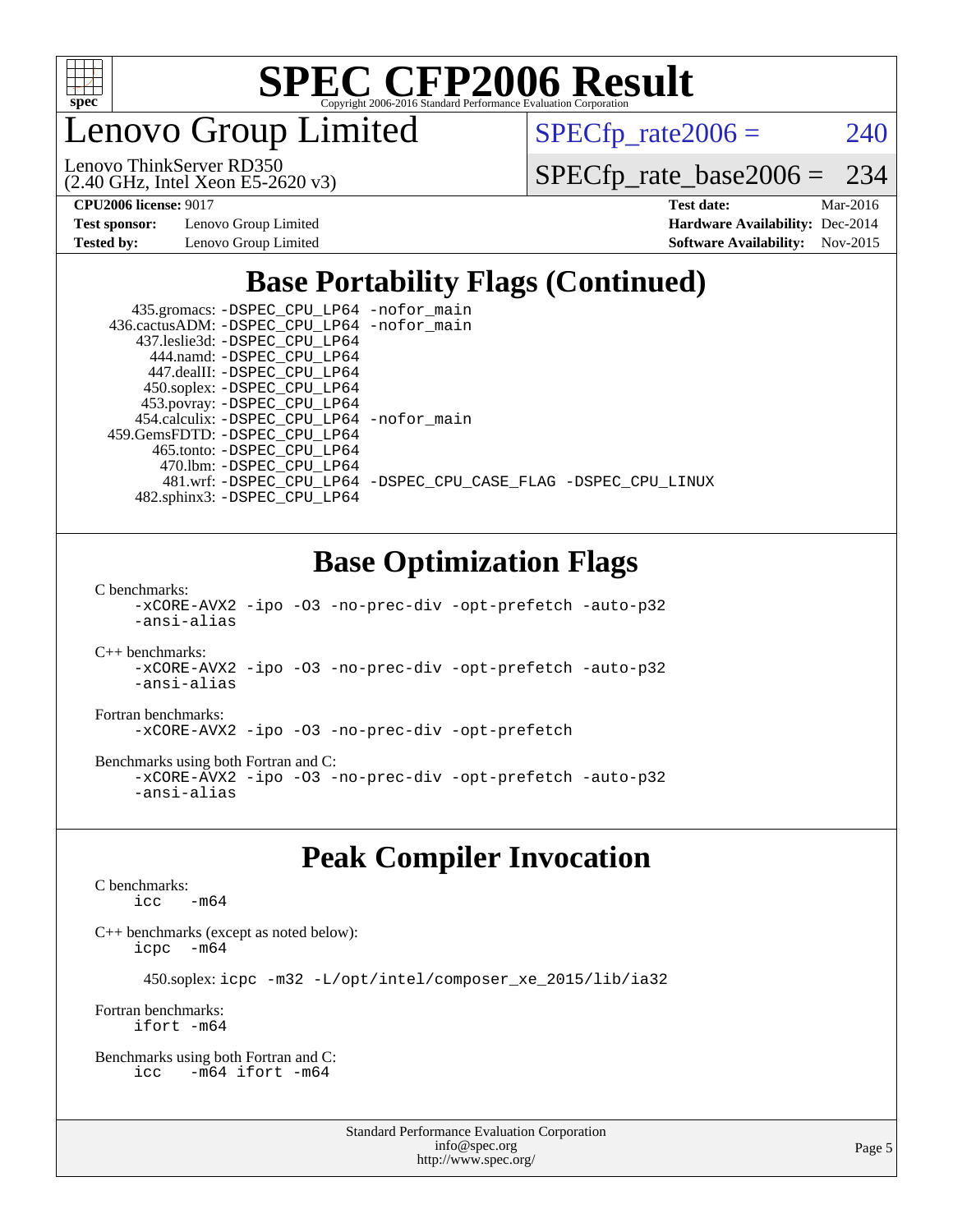

enovo Group Limited

 $SPECTp_rate2006 = 240$ 

(2.40 GHz, Intel Xeon E5-2620 v3) Lenovo ThinkServer RD350

[SPECfp\\_rate\\_base2006 =](http://www.spec.org/auto/cpu2006/Docs/result-fields.html#SPECfpratebase2006) 234

**[Test sponsor:](http://www.spec.org/auto/cpu2006/Docs/result-fields.html#Testsponsor)** Lenovo Group Limited **[Hardware Availability:](http://www.spec.org/auto/cpu2006/Docs/result-fields.html#HardwareAvailability)** Dec-2014

**[CPU2006 license:](http://www.spec.org/auto/cpu2006/Docs/result-fields.html#CPU2006license)** 9017 **[Test date:](http://www.spec.org/auto/cpu2006/Docs/result-fields.html#Testdate)** Mar-2016 **[Tested by:](http://www.spec.org/auto/cpu2006/Docs/result-fields.html#Testedby)** Lenovo Group Limited **[Software Availability:](http://www.spec.org/auto/cpu2006/Docs/result-fields.html#SoftwareAvailability)** Nov-2015

### **[Peak Portability Flags](http://www.spec.org/auto/cpu2006/Docs/result-fields.html#PeakPortabilityFlags)**

| 410.bwaves: -DSPEC CPU LP64                  |                                                                |
|----------------------------------------------|----------------------------------------------------------------|
| 416.gamess: -DSPEC_CPU_LP64                  |                                                                |
| 433.milc: -DSPEC CPU LP64                    |                                                                |
| 434.zeusmp: - DSPEC_CPU_LP64                 |                                                                |
| 435.gromacs: -DSPEC_CPU_LP64 -nofor_main     |                                                                |
| 436.cactusADM: - DSPEC CPU LP64 - nofor main |                                                                |
| 437.leslie3d: -DSPEC CPU LP64                |                                                                |
| 444.namd: -DSPEC CPU LP64                    |                                                                |
| 447.dealII: -DSPEC_CPU LP64                  |                                                                |
| 453.povray: -DSPEC_CPU_LP64                  |                                                                |
| 454.calculix: -DSPEC CPU LP64 -nofor main    |                                                                |
| 459.GemsFDTD: -DSPEC CPU LP64                |                                                                |
| 465.tonto: -DSPEC CPU LP64                   |                                                                |
| 470.1bm: - DSPEC CPU LP64                    |                                                                |
|                                              | 481.wrf: -DSPEC_CPU_LP64 -DSPEC_CPU_CASE_FLAG -DSPEC_CPU_LINUX |
| 482.sphinx3: -DSPEC CPU LP64                 |                                                                |

## **[Peak Optimization Flags](http://www.spec.org/auto/cpu2006/Docs/result-fields.html#PeakOptimizationFlags)**

[C benchmarks](http://www.spec.org/auto/cpu2006/Docs/result-fields.html#Cbenchmarks):

 433.milc: [-xCORE-AVX2](http://www.spec.org/cpu2006/results/res2016q1/cpu2006-20160307-39065.flags.html#user_peakPASS2_CFLAGSPASS2_LDFLAGS433_milc_f-xAVX2_5f5fc0cbe2c9f62c816d3e45806c70d7)(pass 2) [-prof-gen](http://www.spec.org/cpu2006/results/res2016q1/cpu2006-20160307-39065.flags.html#user_peakPASS1_CFLAGSPASS1_LDFLAGS433_milc_prof_gen_e43856698f6ca7b7e442dfd80e94a8fc)(pass 1) [-ipo](http://www.spec.org/cpu2006/results/res2016q1/cpu2006-20160307-39065.flags.html#user_peakPASS2_CFLAGSPASS2_LDFLAGS433_milc_f-ipo)(pass 2) [-O3](http://www.spec.org/cpu2006/results/res2016q1/cpu2006-20160307-39065.flags.html#user_peakPASS2_CFLAGSPASS2_LDFLAGS433_milc_f-O3)(pass 2) [-no-prec-div](http://www.spec.org/cpu2006/results/res2016q1/cpu2006-20160307-39065.flags.html#user_peakPASS2_CFLAGSPASS2_LDFLAGS433_milc_f-no-prec-div)(pass 2) [-prof-use](http://www.spec.org/cpu2006/results/res2016q1/cpu2006-20160307-39065.flags.html#user_peakPASS2_CFLAGSPASS2_LDFLAGS433_milc_prof_use_bccf7792157ff70d64e32fe3e1250b55)(pass 2) [-auto-ilp32](http://www.spec.org/cpu2006/results/res2016q1/cpu2006-20160307-39065.flags.html#user_peakCOPTIMIZE433_milc_f-auto-ilp32)

 $470$ .lbm: basepeak = yes

```
 482.sphinx3: -xCORE-AVX2 -prof-gen(pass 1) -ipo -O3 -no-prec-div
        -prof-unroll2
```
[C++ benchmarks:](http://www.spec.org/auto/cpu2006/Docs/result-fields.html#CXXbenchmarks)

 444.namd: [-xCORE-AVX2](http://www.spec.org/cpu2006/results/res2016q1/cpu2006-20160307-39065.flags.html#user_peakPASS2_CXXFLAGSPASS2_LDFLAGS444_namd_f-xAVX2_5f5fc0cbe2c9f62c816d3e45806c70d7)(pass 2) [-prof-gen](http://www.spec.org/cpu2006/results/res2016q1/cpu2006-20160307-39065.flags.html#user_peakPASS1_CXXFLAGSPASS1_LDFLAGS444_namd_prof_gen_e43856698f6ca7b7e442dfd80e94a8fc)(pass 1) [-ipo](http://www.spec.org/cpu2006/results/res2016q1/cpu2006-20160307-39065.flags.html#user_peakPASS2_CXXFLAGSPASS2_LDFLAGS444_namd_f-ipo)(pass 2) [-O3](http://www.spec.org/cpu2006/results/res2016q1/cpu2006-20160307-39065.flags.html#user_peakPASS2_CXXFLAGSPASS2_LDFLAGS444_namd_f-O3)(pass 2) [-no-prec-div](http://www.spec.org/cpu2006/results/res2016q1/cpu2006-20160307-39065.flags.html#user_peakPASS2_CXXFLAGSPASS2_LDFLAGS444_namd_f-no-prec-div)(pass 2) [-prof-use](http://www.spec.org/cpu2006/results/res2016q1/cpu2006-20160307-39065.flags.html#user_peakPASS2_CXXFLAGSPASS2_LDFLAGS444_namd_prof_use_bccf7792157ff70d64e32fe3e1250b55)(pass 2) [-fno-alias](http://www.spec.org/cpu2006/results/res2016q1/cpu2006-20160307-39065.flags.html#user_peakCXXOPTIMIZE444_namd_f-no-alias_694e77f6c5a51e658e82ccff53a9e63a) [-auto-ilp32](http://www.spec.org/cpu2006/results/res2016q1/cpu2006-20160307-39065.flags.html#user_peakCXXOPTIMIZE444_namd_f-auto-ilp32)

447.dealII: basepeak = yes

 450.soplex: [-xCORE-AVX2](http://www.spec.org/cpu2006/results/res2016q1/cpu2006-20160307-39065.flags.html#user_peakPASS2_CXXFLAGSPASS2_LDFLAGS450_soplex_f-xAVX2_5f5fc0cbe2c9f62c816d3e45806c70d7)(pass 2) [-prof-gen](http://www.spec.org/cpu2006/results/res2016q1/cpu2006-20160307-39065.flags.html#user_peakPASS1_CXXFLAGSPASS1_LDFLAGS450_soplex_prof_gen_e43856698f6ca7b7e442dfd80e94a8fc)(pass 1) [-ipo](http://www.spec.org/cpu2006/results/res2016q1/cpu2006-20160307-39065.flags.html#user_peakPASS2_CXXFLAGSPASS2_LDFLAGS450_soplex_f-ipo)(pass 2) [-O3](http://www.spec.org/cpu2006/results/res2016q1/cpu2006-20160307-39065.flags.html#user_peakPASS2_CXXFLAGSPASS2_LDFLAGS450_soplex_f-O3)(pass 2) [-no-prec-div](http://www.spec.org/cpu2006/results/res2016q1/cpu2006-20160307-39065.flags.html#user_peakPASS2_CXXFLAGSPASS2_LDFLAGS450_soplex_f-no-prec-div)(pass 2) [-prof-use](http://www.spec.org/cpu2006/results/res2016q1/cpu2006-20160307-39065.flags.html#user_peakPASS2_CXXFLAGSPASS2_LDFLAGS450_soplex_prof_use_bccf7792157ff70d64e32fe3e1250b55)(pass 2) [-opt-malloc-options=3](http://www.spec.org/cpu2006/results/res2016q1/cpu2006-20160307-39065.flags.html#user_peakOPTIMIZE450_soplex_f-opt-malloc-options_13ab9b803cf986b4ee62f0a5998c2238)

```
 453.povray: -xCORE-AVX2(pass 2) -prof-gen(pass 1) -ipo(pass 2)
          -O3(pass 2) -no-prec-div(pass 2) -prof-use(pass 2) -unroll4
          -ansi-alias
```
[Fortran benchmarks](http://www.spec.org/auto/cpu2006/Docs/result-fields.html#Fortranbenchmarks):

Continued on next page